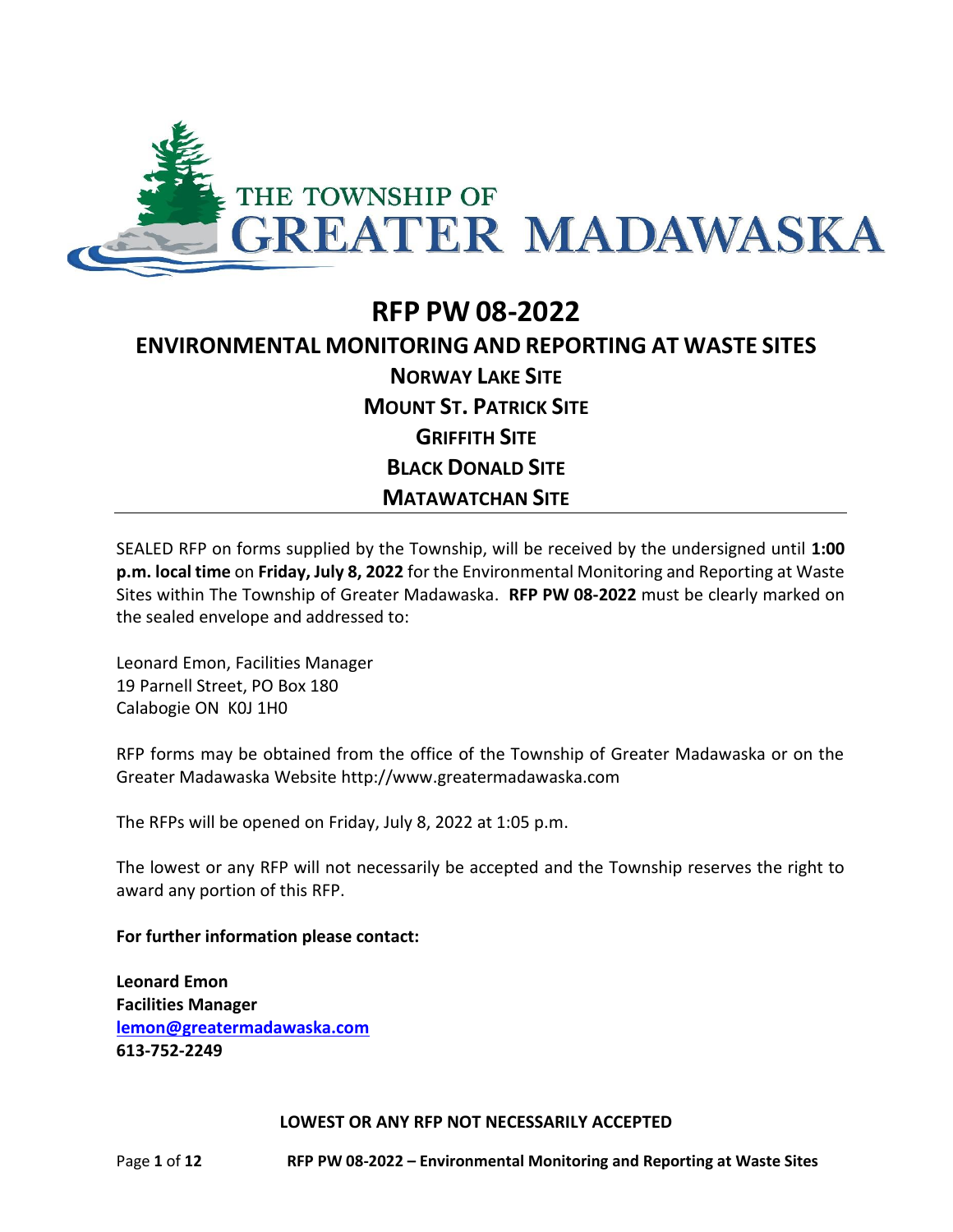| <b>COMPANY BIDDING:</b> |  |
|-------------------------|--|
| <b>ADDRESS</b>          |  |
|                         |  |
|                         |  |
| <b>POSTAL CODE:</b>     |  |
| <b>EMAIL:</b>           |  |
| <b>TELEPHONE:</b>       |  |
|                         |  |

# **LOWEST OR ANY RFP NOT NECESSARILY ACCEPTED**

All bidders who download any bid opportunity from the Township of Greater Madawaska Web Page are to check the page often for any changes or addendums. It is the bidders' sole responsibility to access the Web Page and download any changes or addendums to any bid opportunity. Any bids received that do not include posted addendums and/or change notices may be rejected.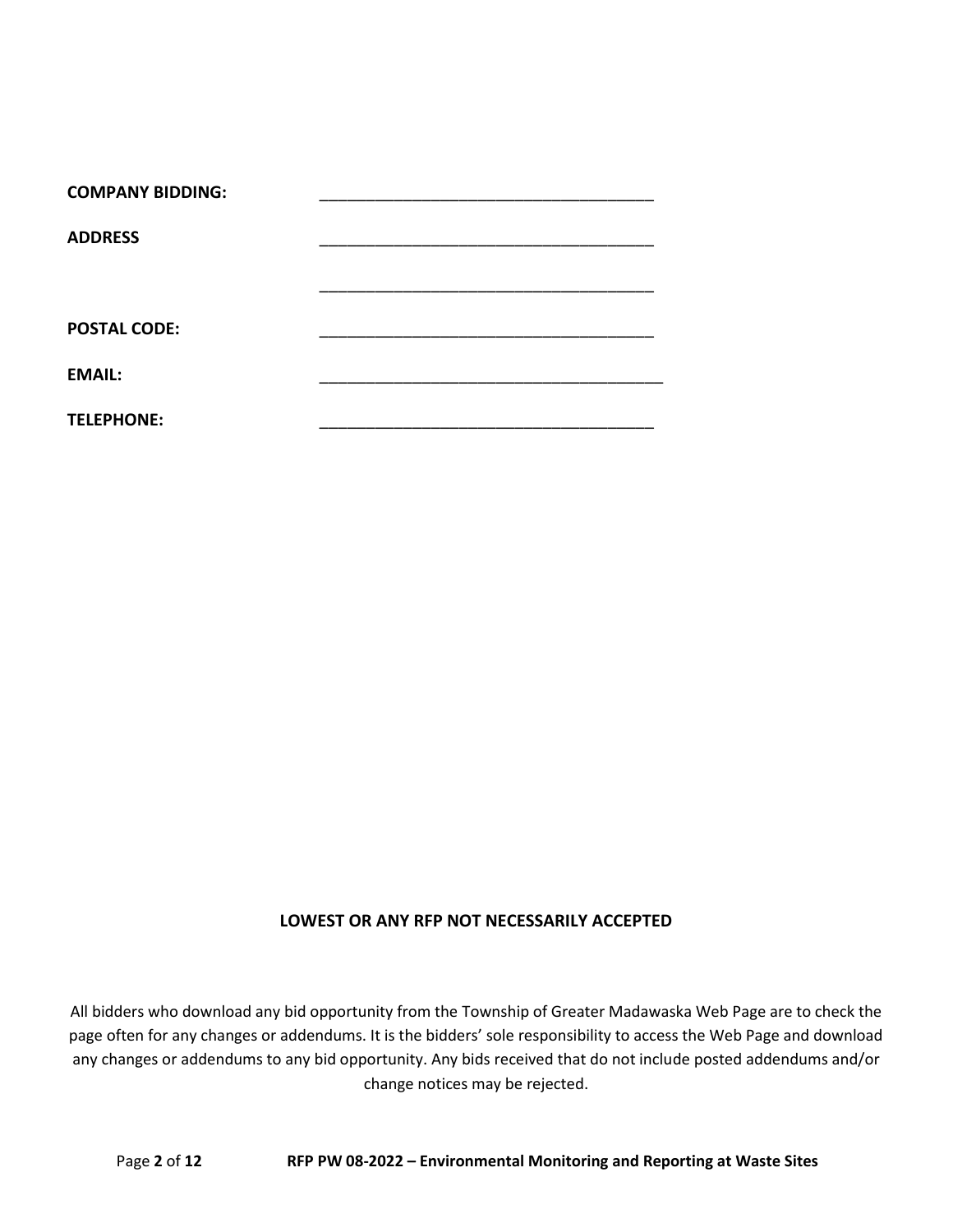| <b>Name of Individual or Firm:</b> |  |
|------------------------------------|--|
| (Hereafter referred to as the      |  |
| "Contractor")                      |  |
|                                    |  |
| <b>Address:</b>                    |  |
|                                    |  |
| <b>Signature of Person</b>         |  |
| <b>Signing for Firm:</b>           |  |
|                                    |  |
|                                    |  |
| Date:                              |  |
|                                    |  |
| <b>Office of Person</b>            |  |
| <b>Signing for Firm:</b>           |  |
|                                    |  |
|                                    |  |
| <b>Witness or Firm Seal:</b>       |  |
|                                    |  |
|                                    |  |
|                                    |  |
|                                    |  |
|                                    |  |
|                                    |  |
| <b>SUBTOTAL RFP:</b>               |  |
| (Excluding Applicable taxes)       |  |
|                                    |  |
|                                    |  |
| <b>APPLICABLE TAXES:</b>           |  |
|                                    |  |
| <b>TOTAL RFP:</b>                  |  |
|                                    |  |
| (Including Applicable Taxes)       |  |

# **LOWEST OR ANY RFP NOT NECESSARILY ACCEPTED**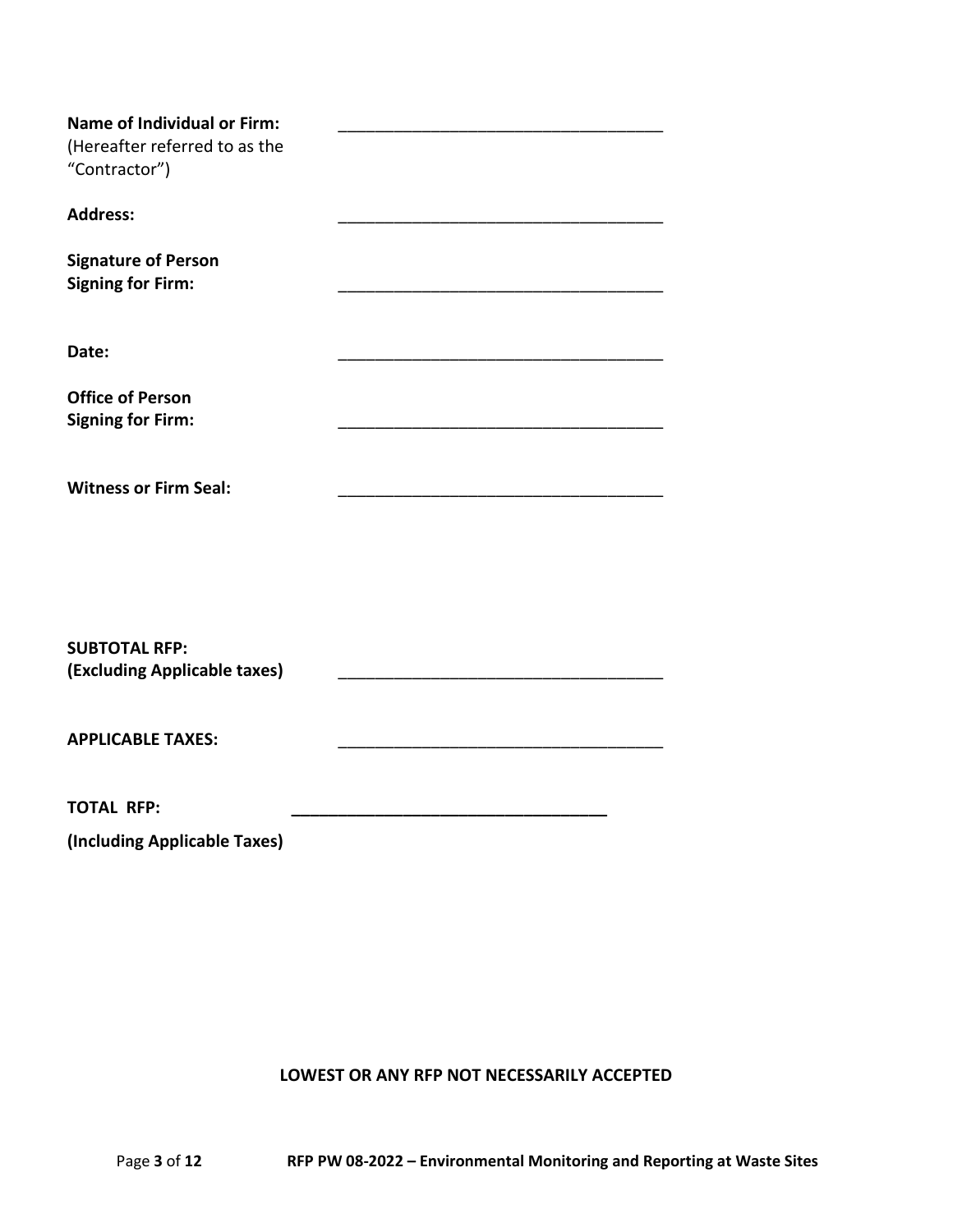# **1.0 INVITATION AND INSTRUCTIONS**

The Township of Greater Madawaska invites proposals for providing consulting services for environmental monitoring programs at the following landfill sites:

1. Norway Lake Site (CLOSED – ECA A411702) – currently operating as a transfer site

2. Mount St. Patrick Site (ACTIVE – ECA A4119010) – active only for construction waste, operates as a transfer site for household waste and recycling

- 3. Griffith Waste Site (CLOSED ECA A412203) currently operating as a transfer site
- 4. Black Donald Site (ACTIVE ECA A411902) for construction waste only closed to the public
- 5. Matawatchan Site (CLOSED ECA A412204) no activity here at all

This service includes environmental sampling at each site, providing analytical results, providing a summary report for each sampling event at each facility and preparing an annual report for each facility commencing in 2023.

Sealed proposals will be received up to 1:00 p.m., Friday, July 8, 2022 by:

# **Leonard Emon, Facilities Manager Township of Greater Madawaska P.O. Box 180, 19 Parnell Street Calabogie, ON K0J 1H0**

All questions concerning the RFP are to be directed to the Facilities Manager of the Township of Greater Madawaska by email. Leonard Emon email: [lemon@greatermadawaska.com](mailto:lemon@greatermadawaska.com)

Proposals must be sealed and returned in an envelope marked "ENVIRONMENTAL MONITORING AND REPORTING AT WASTE SITES – Request for Proposal PW08-2022.

The responding organization or individual must have their name and full mailing address clearly marked on the outside of the proposal envelope. Late proposals will not be accepted and will be returned unopened to the proponent.

Request for Proposals Documents may be obtained:

- A. On the Township's website at www.greatermadawaska.com.
- B. In a hard copy format on or from the following location:
- Township Municipal Office at 19 Parnell Street, Calabogie, ON between 8:30 a.m. to 4:00 p.m.

The lowest bid or any proposal will not necessarily be accepted. The Township Greater Madawaska reserves the right to accept or reject any or all proposals. The Townships reserves the right to waive informalities in proposals, reject any or all proposals or accept the proposal deemed most favourable in the interests of the Townships. The proponents will be competent and capable of performing the work. By submitting this proposal the proponent further confirms that neither the proponent (if an individual person) nor any of the directors, officers, principals, partners, senior management employees, shareholders or owners of the proponent is an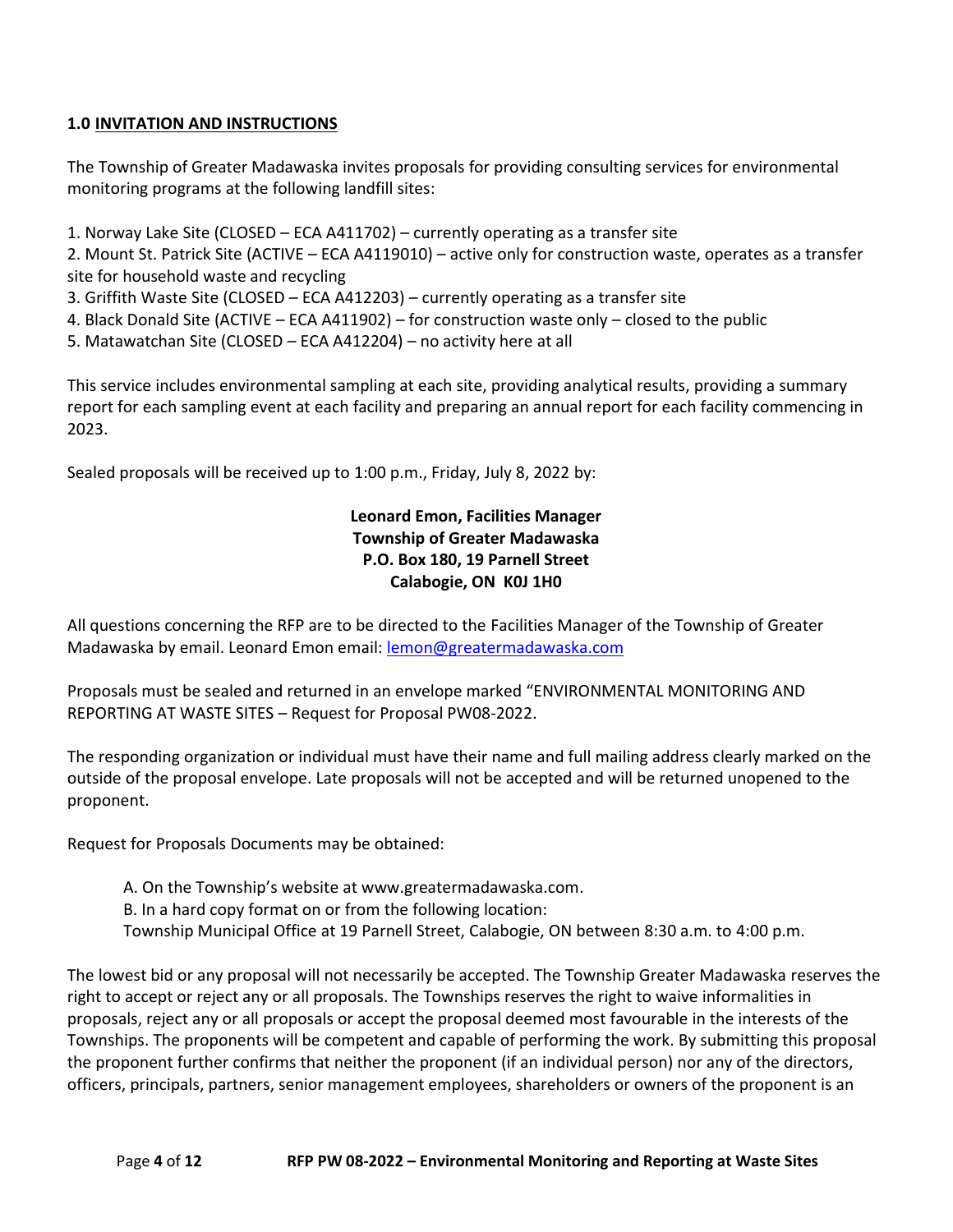officer, employee or director of the Township, or is a member of the immediate family of an officer, employee or director of the Township.

The Township will not be responsible for any costs incurred by proponents, which result from the preparation or submission of documents pertaining to this proposal call. The accuracy and completeness of the proposal is the proponent's responsibility. Should errors be discovered, they will be corrected by the proponent at his expense.

# **2.0 INTRODUCTION AND BACKGROUND**

The Township is requesting proposals from qualified firms to provide consulting services for the Environmental Monitoring of five (5) sites within the Township. The sites consist of three (3) closed landfills and two (2) operating landfills.

The five (5) sites are as follows;

1. Norway Lake Site (CLOSED) – currently operating as a transfer site

2. Mount St. Patrick Site (ACTIVE) – active only for construction waste, operates as a transfer site for household waste and recycling

- 3. Griffith Waste Site (CLOSED) currently operating as a transfer site
- 4. Black Donald Site (ACTIVE) for construction waste only closed to the public
- 5. Matawatchan Site (CLOSED) no activity here at all

#### **3.0 PURPOSE**

The Township of Greater Madawaska intend to engage a qualified consulting firm to provide environmental monitoring services. These services will include the ground water, surface water and leachate sampling at defined intervals at all of the listed sites, all the required sample analysis, annual report preparation and suggested recommendations to the future development of the Townships monitoring program.

Field work for this proposal will commence in spring of 2023 and as determined by the Township. Pricing will be detailed as outlined in the Financial Proposal section of this document.

#### **4.0 CONTRACT DURATION**

This Contract will begin with the 2023 sampling and finish with the final annual report for the 2025 monitoring year, with the Township's acceptance of the successful proponent's proposal. A possible extension of this contract for an additional two (2) years may be considered if agreeable to both parties. The Township of Greater Madawaska retain the right of approval or rejection of any contract extension. The contract can be terminated by the Township at any time for any reason after six (6) months of the proponent being issued a written notice by the Township.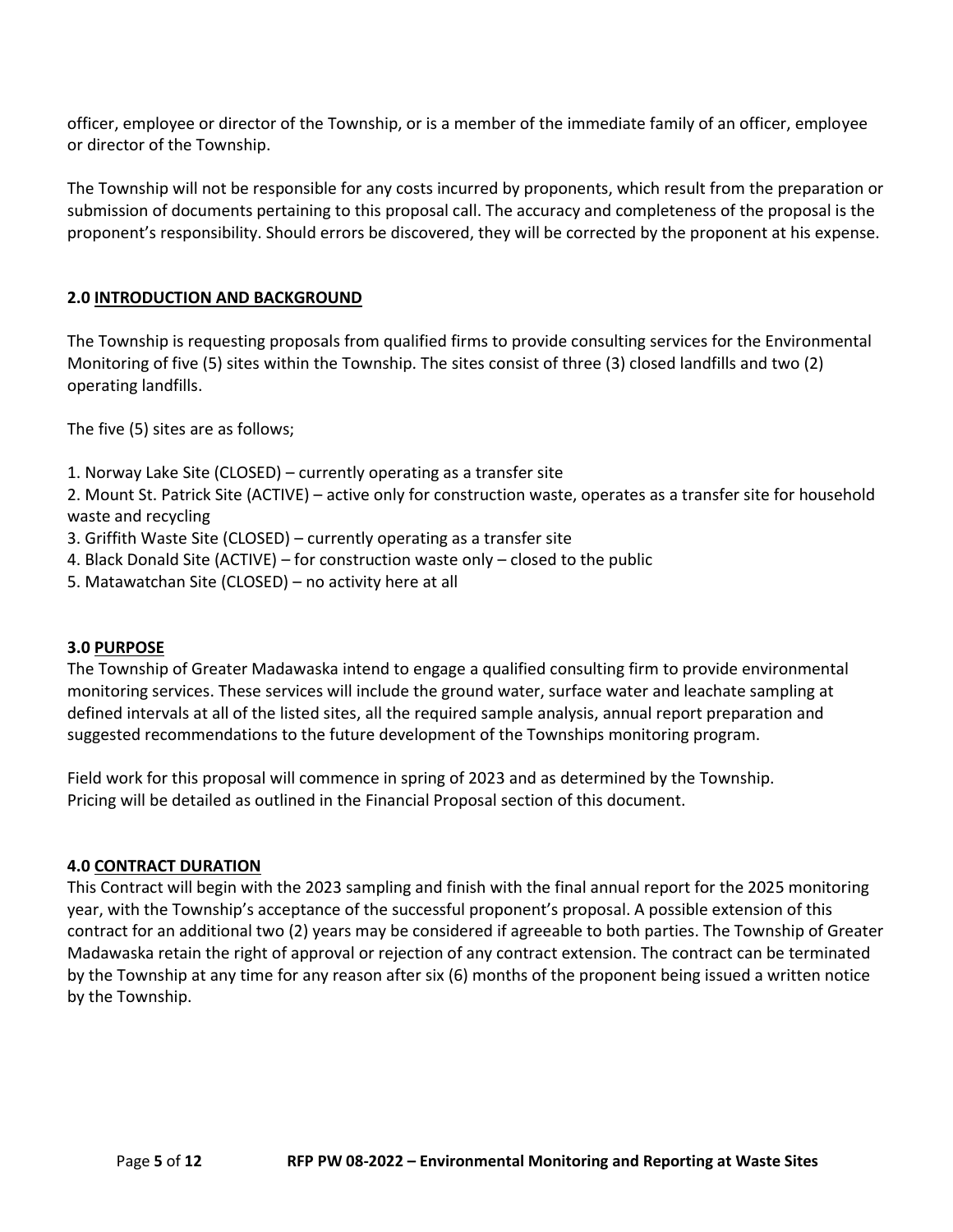# **5.0 SCOPE OF WORK**

The scope of the work will be carried out for the duration of this contract. The scope of work will include but not be limited to the following:

# 5.1 Meetings

The following is a list of required meetings that will be attended by both a qualified representative from the successful proponent and the Township. These individuals will be identified at the commencement of this agreement. Changes to the individuals being responsible for the carrying out of this proposal will be communicated between both the respective Township and the successful proponent.

- Startup meeting, review of program to date and expectations. February/March 2023
- Prior to commencement of the spring field work in 2024
- Prior to commencement of the spring field work in 2025
- Final review of the completed works covered by the proposal, January 2025

Items to be covered will be discussed (for agenda purposes) via phone or electronic media prior to actual meeting dates.

## 5.2 Landfill Surveying

The successful proponent shall;

• Provide qualified field personnel to carry out baseline surveys for the two (2) active landfills within the first year of awarding the contract.

• Provide qualified field personnel to carry out annual volumetric surveys for the purpose of tracking landfill capacity. This is to determine the capacity of the landfill site. The topographic map will be for the fill area only.

#### 5.3 Closure Costs

The successful proponent shall prepare and include closure cost letters for all five (5) landfills to the Township of Greater Madawaska; including but not limited to the following information:

- Estimated breakdown of remaining landfill capacity, interim cover and final cover
- Capital Cost requirements
- Sampling and Monitoring Costs for the next 25 years

These letters should be prepared in each year of the contract and included in their respective annual reports. A copy of the letter will be provided to the Treasurer of the Township by January 15th each year for yearend auditing purposes.

5.4 Environmental Monitoring

The successful proponent shall, for Greater Madawaska;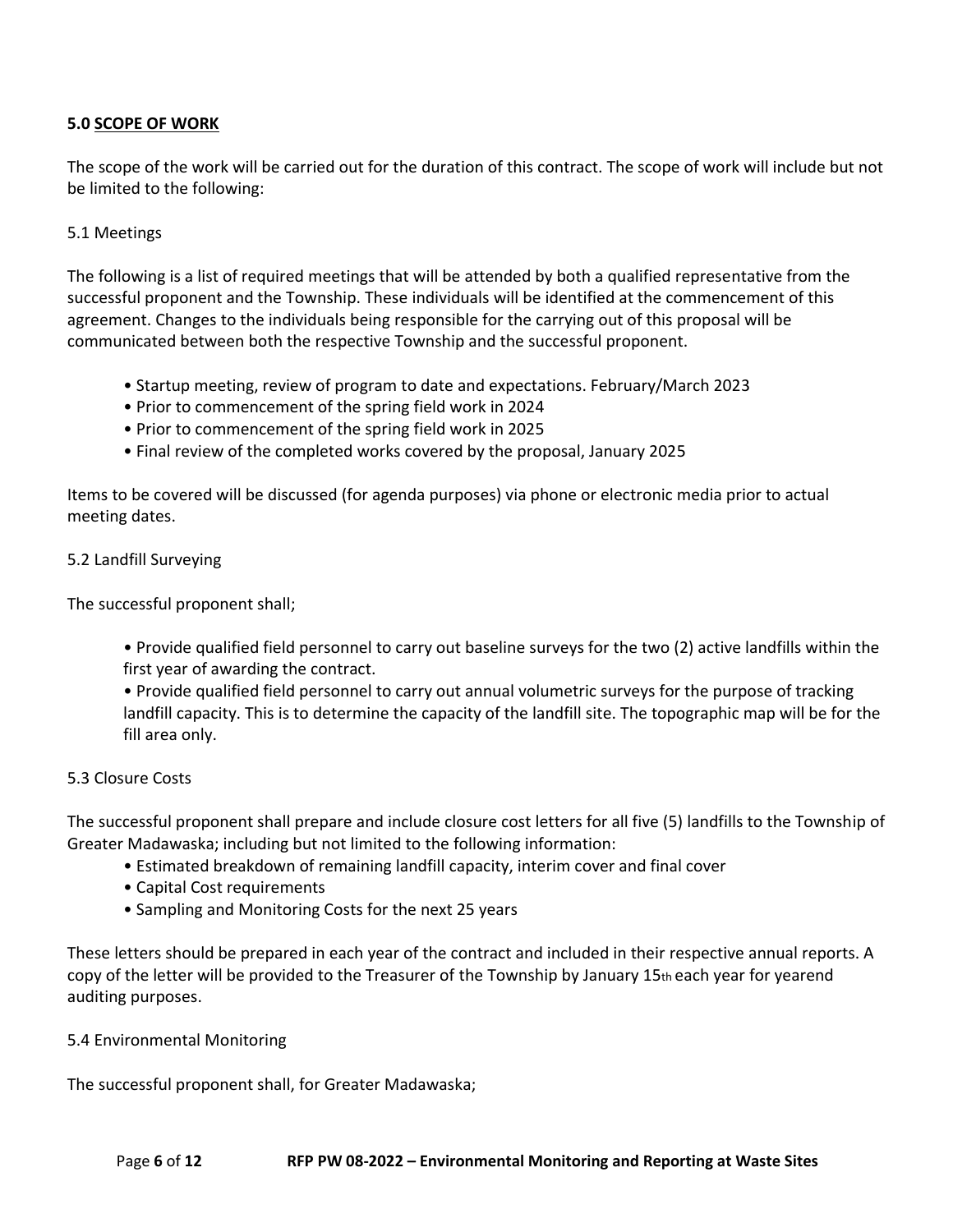- Provide qualified field personnel to carry out the ground water, surface water, leachate and condensate sampling for the Township of Greater Madawaska at all five (5) sites listed in the introduction of this document. The successful proponent will provide the Township with a list of all personnel involved in the carrying out of this proposal. Complete a proposal that addresses the scope of work found in Greenview's 2021 reports, assume that there will be sufficient water to sample all locations and that all wells are operational
- All submissions will be evaluated equally, if there are inconsistencies between bids the Townships will complete a follow-up interview with the consultant to make suer each bid is given a fair opportunity.
- Adhere to the "best practices" approach as accepted by government and industry for the sampling of ground water and surface water.
- Provide the Township with copies of the written procedures, including the Quality Assurance and Quality Control protocol, to be followed during the attainment of samples.
- Follow the sampling schedule as provided by the Township and provide seven (7) days written or electronic notification in advance of the start of any sampling event(s) or a request for change in the sampling dates.
- Immediately notify the Township of any infrastructure damage or adverse site conditions encountered during sampling events. At no time shall the proponent carry out work that may be deemed unsafe or that may impact the sampling results.
- 5.5 Sample Analysis
	- All samples will be analyzed by one (1) qualified laboratory for the duration of this agreement. This laboratory will be agreed upon by the Township and the successful proponent.
	- Written copies of the analytical methodologies, including the Quality Assurance and Quality Control protocols to be used will be submitted to the Township.
	- Individual parameters to be sampled will be determined by the Township with consideration being given to past sampling results and projected trends.
	- All samples will be compared using the applicable Ontario Environmental Guidelines.
	- Immediately notify the Township of any aberrations or unexpected results observed within the sample analysis

# 5.6 Reporting Requirements

The successful proponent shall provide an annual report by the end of each calendar year covered under the contract the proponent shall prepare and submit the Annual Report covering the groundwater, surface water, methane and leachate (where applicable) sampling results for the year. An Annual Report will be prepared for each site covered under the terms of this proposal. These reports will include but not be limited to:

- Brief site descriptions based on available Existing Hydrogeological Studies;
- Brief description of the monitoring program and any implemented revisions to the monitoring program;
- Applicable Regulations used for the evaluation;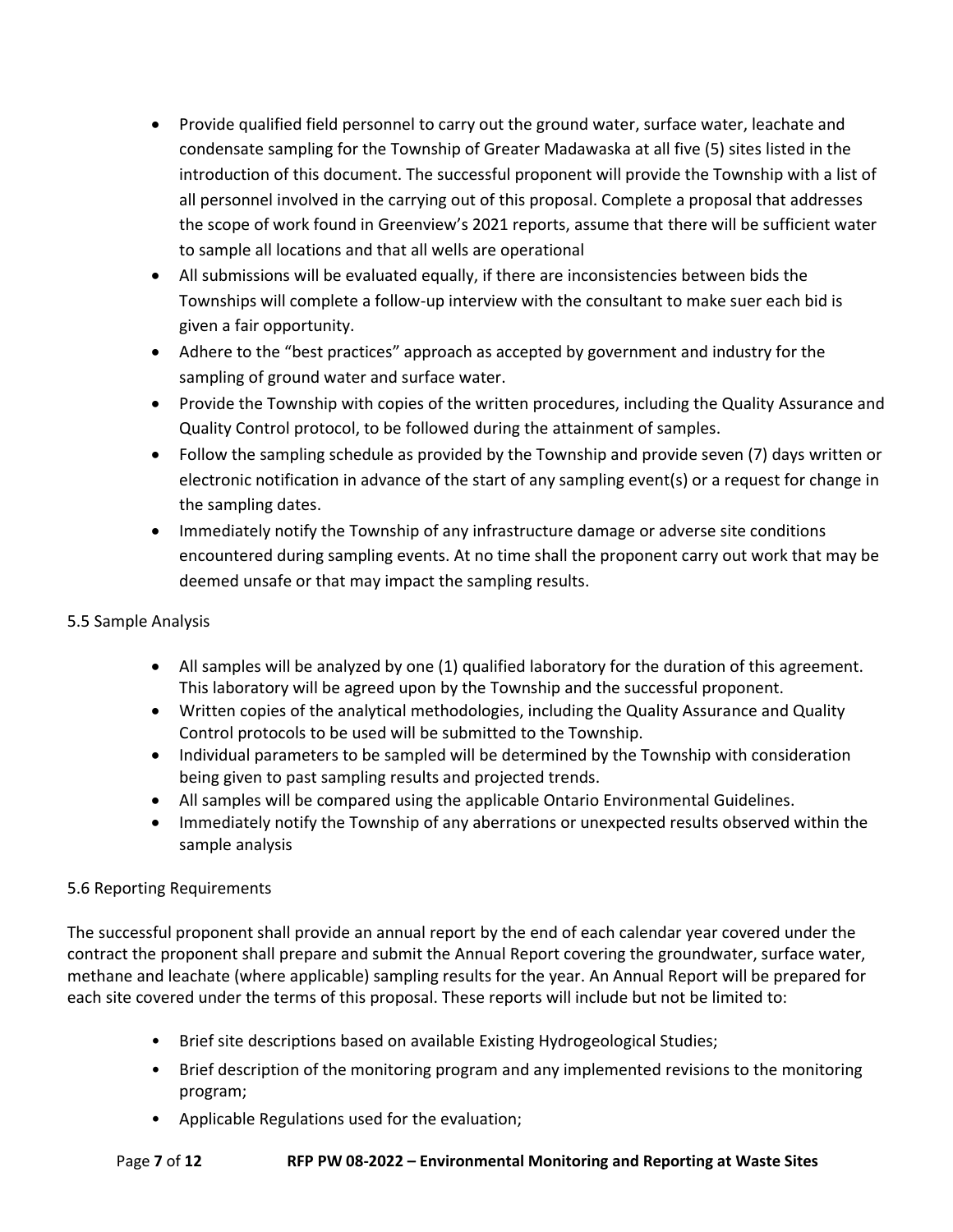- Description of the sampling methods being used;
- Brief summary of the sampling program carried out over the previous calendar year;
- Brief summary of the results from each sampling location;
- Excel table showing the analytical results, including prior monitoring events;
- Graphs showing the trends for the lead parameters for each sampling location, generated from the excel tables;
- Drawings and figures showing sampling locations;
- Groundwater quality time series charts for selected landfill leachate indicator parameters;
- Laboratory reports;
- Stiff diagrams (or alternative drawings approved by the Township), plot of select anions and cations for individual monitoring
- Locations for graphical comparison;

A Draft of the Annual Report shall be submitted for review on or before December 15, of each year covered by the contract. The completed Annual Report will be submitted on or before February 15, for each of the previous years covered by the contract. The Annual Report must be sealed and stamped. Delivery of the report should include three (3) bound hard copies and one (1) electronic copy in pdf format to the Township. Additional to the files in pdf format, tables and graphs shall be delivered in Excel format.

## **6.0 PROPONENT INFORMATION**

# 6.1 Qualifications and Experience

The proponent must include in the proposal a list of personnel on the team, their project role, and curriculum vitae for each member of the team, sub-consultants if any must be identified. The proponent must include a statement of qualifications and relevant experience in support of the proposal.

#### 6.2 Insurance

The Contractor will provide and maintain, either by way of a separate policy, or by endorsement to an existing policy, Comprehensive General Liability insurance, acceptable to the Township and subject to the limits of not less than five million dollars (\$5,000,000) inclusive, per occurrence for bodily injury, death and damage to property including loss of use thereof. The Comprehensive General Liability Insurance will include coverage for:

- A. Blanket contractual liability,
- B. Cross liability,
- C. Liability with respect to non-owned licensed vehicles, and
- D. Personal injury liability.

The Contractor will provide and maintain Owned Automobile liability coverage for not less than five million dollars (\$5,000,000) for any one accident Liability Insurance, Bodily Injury, and Property Damage Liability. The Township will be named as Additional Insured on all Comprehensive General Liability and Non-Owned Automobile Liability policies required by the Contractor to meet the insurance requirements herein.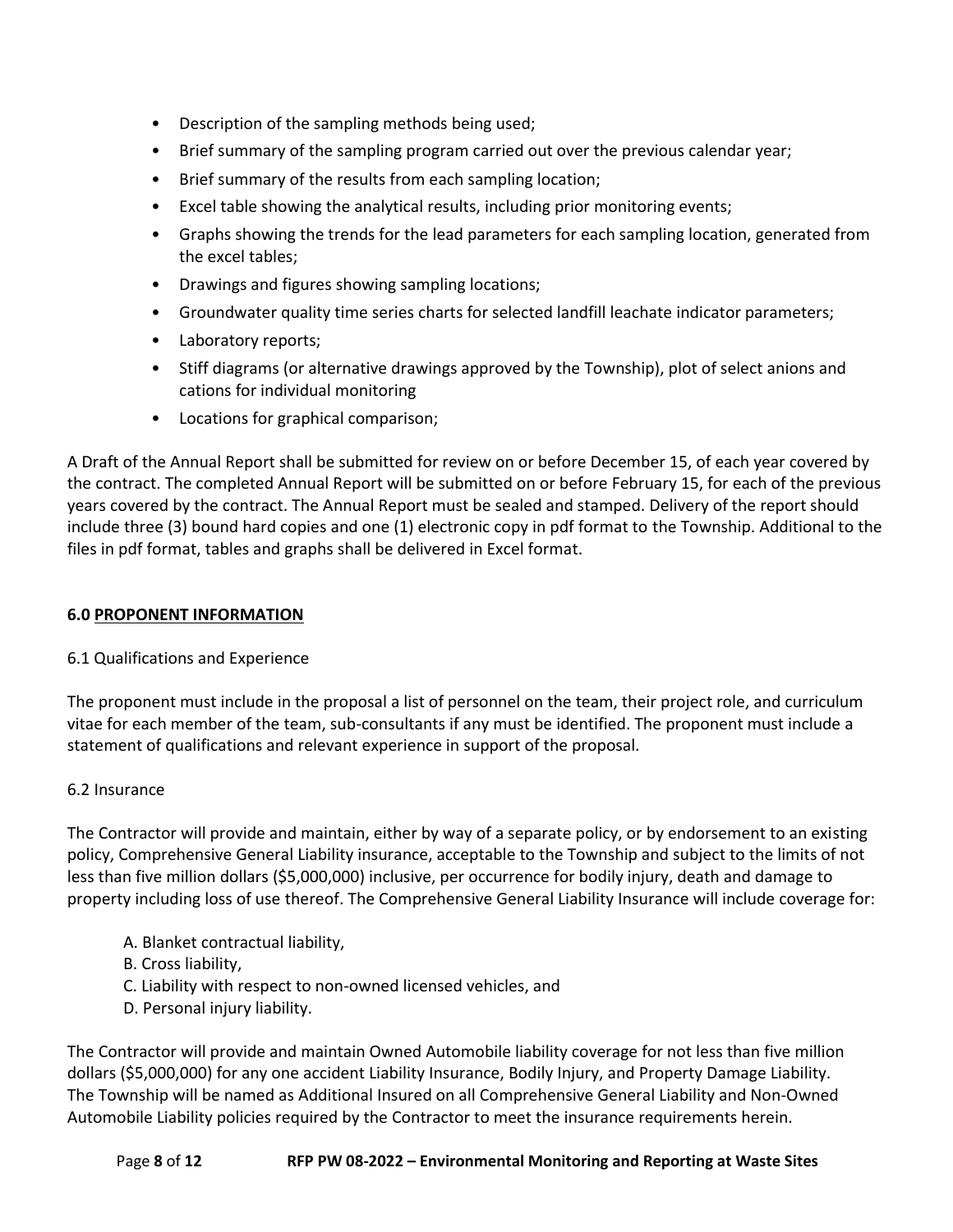Prior to commencement of work, the Contractor will provide the Township with a Certificate of Insurance demonstrating that the Contractor's insurance coverage meets or exceeds the insurance requirements herein.

# 6.3 WSIB

The Contractor will comply with the provisions of the Workplace Safety Insurance Board (WSIB) and provide proof, satisfactory to the Township that all assessments have been paid and that they are in good standing.

## 6.4 References

The proponent must include a minimum of three (3) references, complete with contact information, in the proposal for projects similar to the Environmental Monitoring Services at Municipal Landfills. A brief description of the projects completed for each reference should be provided.

# 6.5 Professional Responsibility

Only qualified and experienced Environmental Consultants will be considered for this project. The successful proponent will be expected to provide services in accordance with a standard care, skill and diligence maintained by a person (or firm) providing the services described herein. The successful proponent will be required to seal all documents issued for this project.

# **7.0 FINANCIAL PROPOSAL**

The Financial Proposal must be prepared for the Township. The proponent must specify in the proposal, the fees required to satisfy the terms of reference, (Scope of Work), for the project, the work plan and methodology. The proponent must clearly identify and detail all costs separately. As well, the various stages of the work plan shall be detailed, with taxes and disbursements clearly identified. The fee structure shall be based on milestones and deliverables to the Township over the duration of the contract period.

A completed Cost Estimate Table must be included, detailing the following items:

- Professional time, fees, for:
	- o Review of existing reports
	- o Site meetings
	- o Preparation of Annual Report
	- o Field Work (sampling, field tests, surveying)
- Disbursements:
	- o Lab analysis
	- o Equipment
	- o Travel
	- o Copies
	- o Correspondence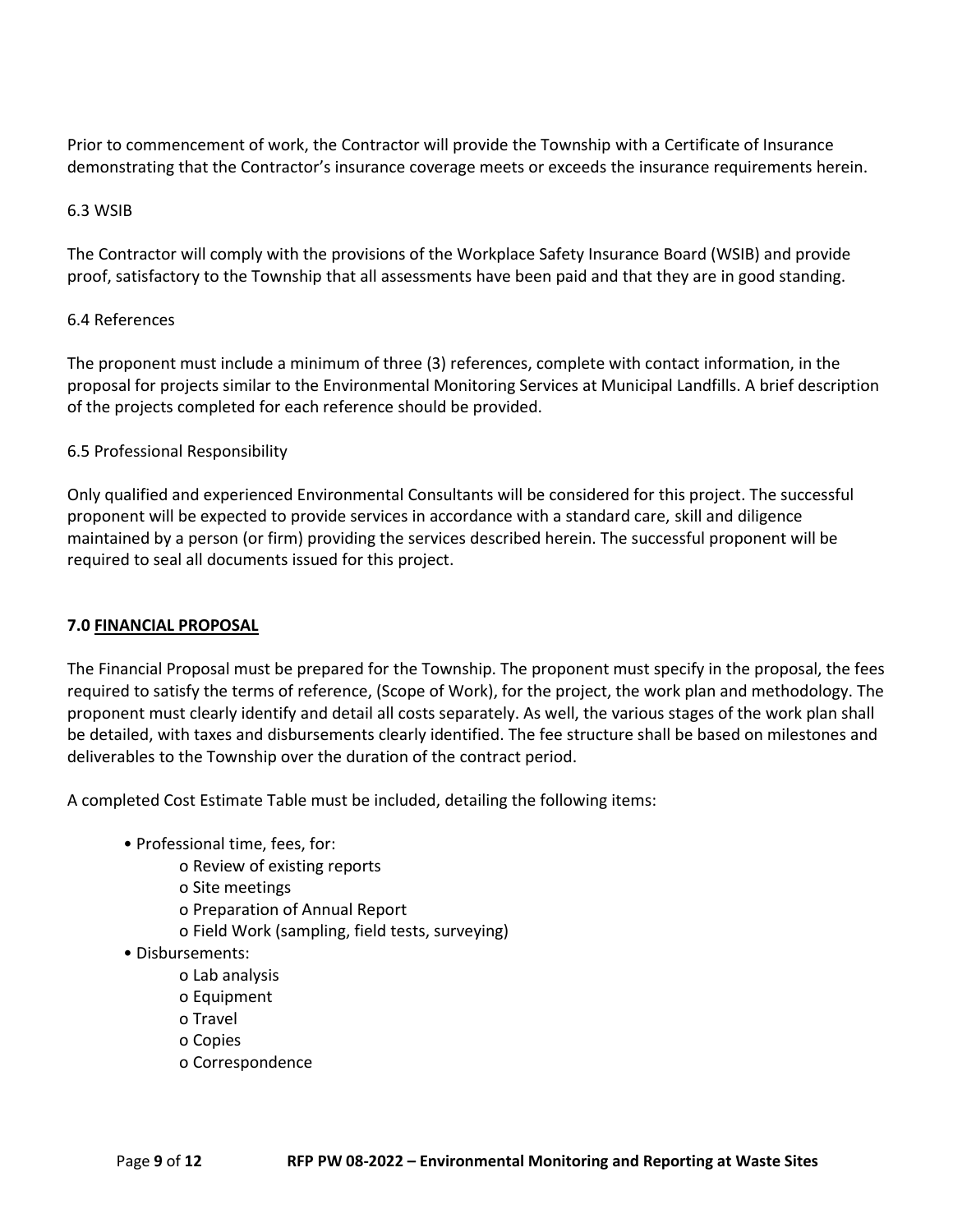Cost estimates are to be based on the monitoring programs provided in the attachments. The proposal shall allow for cost adjustments due to changing numbers of samples due to weather conditions, accessibility, damages, decommissioning and/or additional sampling locations. The proposal also shall provide costs for additional site meetings if required.

7.1 Terms of Payment

The proponent must specify in the proposal, the terms of payment required for the duration of the project.

## **8.0 WORK PLAN AND SCHEDULE**

The proponent must provide a work plan (in a format of their choice) in the proposal. The work plan is to include a schedule of seasonal sampling events, reporting milestones, the sequence of task occurrence and details concerning implementation and completion dates for each task.

## **9.0 PROPOSAL FORMAT**

Bidders are to submit two (2) sealed envelopes clearly entitled "Technical Proposal" and "Financial Proposal", enclosed together in an outer single envelope. The following format and sequence should be followed in order to provide consistency in proponent response and to ensure each proposal receives full and complete consideration.

#### 9.1 Technical Proposal

All pages should be consecutively numbered. The Technical Proposal should not exceed twenty pages excluding Items A to C and CVs. A minimum of zero (0) and a maximum of three (3) 11" x 17" pages will be accepted. All other pages must be standard letter size.

- A. Title Page including Request for Proposal title and number, proponent's name and address, telephone number, fax number, email address and contract representative.
- B. One-page letter of introduction signed by the person or persons authorized to sign on behalf of the proponent which will bind the proponent to statements made in the proposal.
- C. Table of Contents including page numbers.
- D. An Executive Summary of the key features of the proposal.
- E. Consultant Qualification and Experience.
- F. Past Projects and References.
- G. Work plan, Methodology, and Schedule.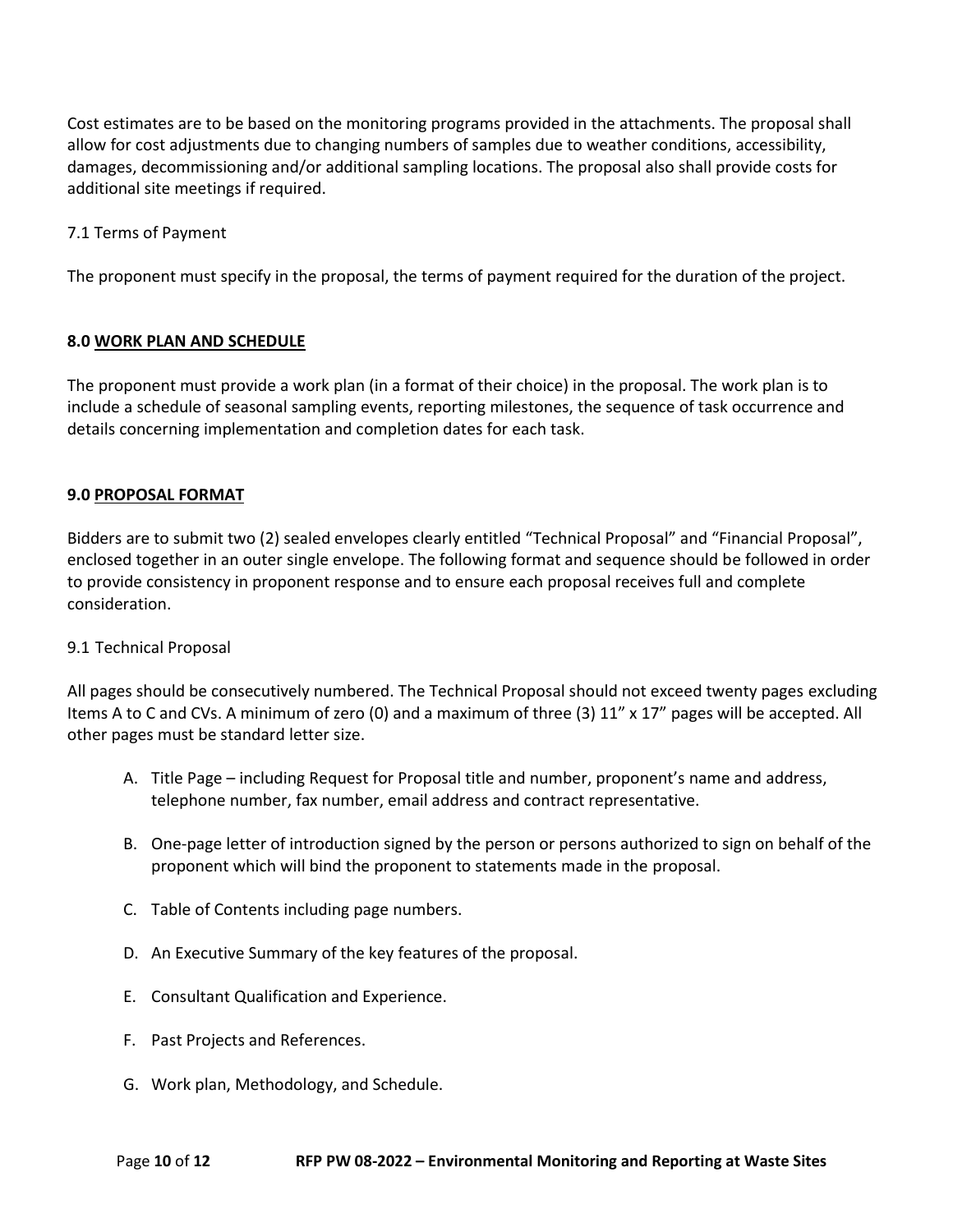H. Additional information that a proponent may choose to provide.

## 9.2 Financial Proposal

The Financial Proposals are not restricted by a page limit. They should contain all relevant information as set out in Section 7.0 Financial Proposal.

## **10.0 DOCUMENTS**

The successful proponent will be required to provide all documents related to the contract to the Township in hard copy and an electronic format. All drawings will be in PDF. All text documents will be in a Microsoft Word or PDF format. One (1) hard copy along with a digital format copy (USB) must be submitted.

# **11.0 EVALUATION OF PROPOSALS**

The proposal submission should be clear, concise and complete. The Township shall be the sole judge of a proposal and its decision shall be final. The following criteria will be used by Township staff to evaluate proposals received:

Evaluation Criteria:

• Consultant Qualification and Experience (25 points)

The length and quality of experience of the person named in the proposal as the consultant's project manager and the consultant's technician assigned to the field work, the consulting firm doing similar projects, and the team assigned by the consulting firm to work on this project. This could include – ten (10) comparisons to each other industry norms, our expectations, prior individual and institutional experience, the experience/opinions of others or whatever helps us.

- Work plan, Methodology, and Schedule (25 points) This includes the evaluation of thoroughness of the project approach reflected in the work plan and project schedule, level of effort reflected in the total work hours of the team assigned to complete the project, and timing of project tasks outlined in the project schedule.
- Project Budget (30 points) This includes the amount of detail given to project relevant line items and the overall proposed project cost per site and year.
- Quality of Proposal (including format, 20 points) The Township may make whatever comparisons it finds useful in better understanding and evaluating submissions relative to its requirements and relative to other bids.